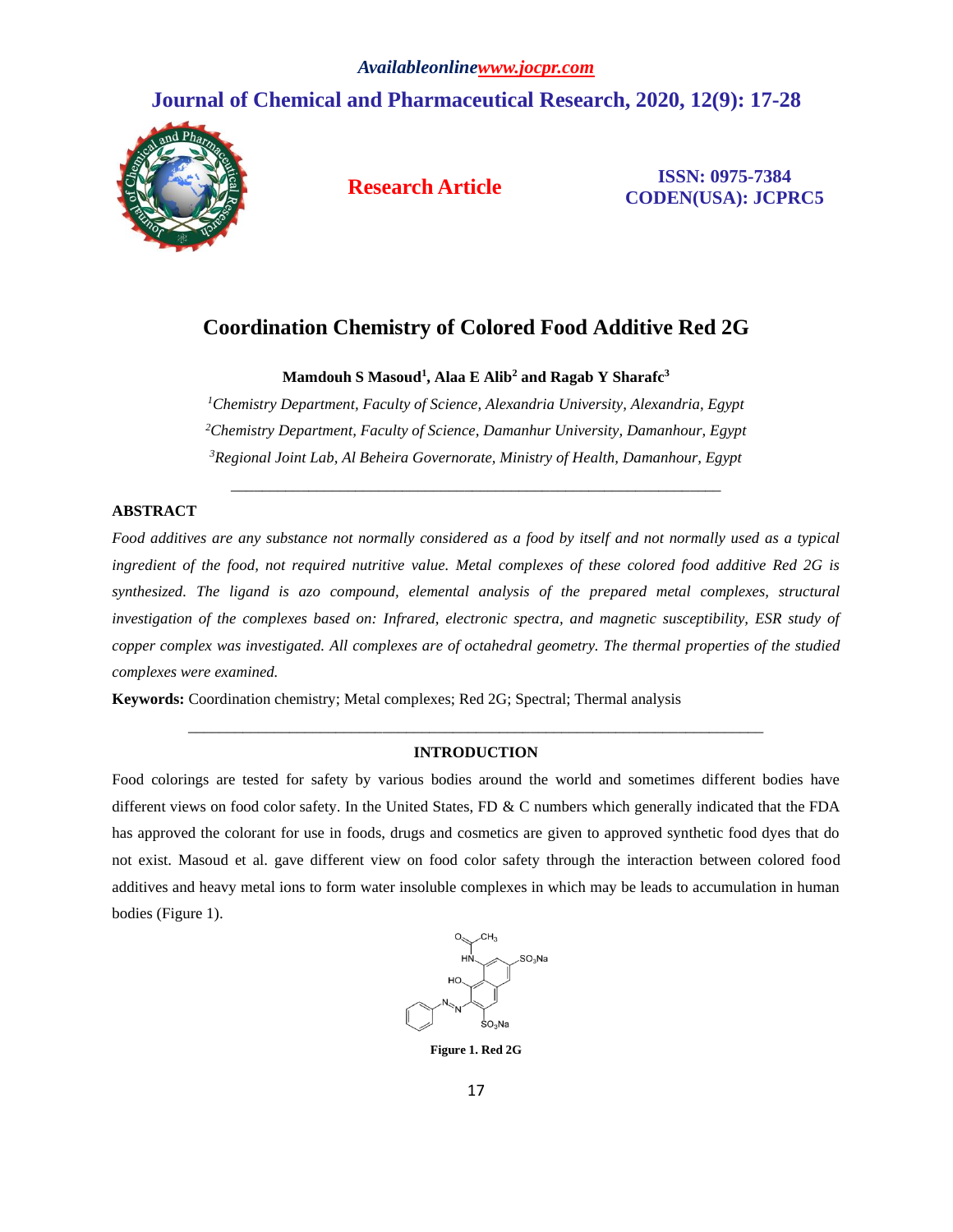## **EXPERIMENTAL**

Mono metal-ligand (Red 2G) complexes were prepared in a similar manner. The inorganic salts [Cr(III), Mn(II),  $Fe(HI), Co(H), Ni(H), Cu(H), Zn(H)$  and  $Cd(H)$  as chlorides] were dissolved in 10 mL de-ionized water. Each ligand was dissolved in de-ionized water and ethanol by ratio (2:1). The molar amount of the metal chloride salt was mixed with the calculated amount of the ligand in the molar ratios (1:1). The reaction mixture was refluxed for about 5 min then left over-night, where the precipitated complexes were separated by filtration, then washed several times with a mixture of  $CH_3CH_2OH-H_2O$  and dried in a vacuum desiccator over anhydrous  $CaCl_2[1]$ .

### **RESULTS AND DISCUSSION**

#### **IR of Red 2G and its complexes**

The IR spectra of Red 2G, gave bands at 3431, 2925, 1608,1486, 1384, 1127, 1051 and 616 cm<sup>-1</sup> due to  $v_{OH}$ ,  $v_{CH}$ ,  $v_{C=C}$ ,  $v_{C-C}$ ,  $v_{N=N}$ ,  $v_{S-O}$  and  $v_{N=N}$ , respectively. These bands are affected on complexation, due to electron withdrawing properties of the metal ions. However, the metal complexes gave  $v_{OH}$  bands spectra, (Table 1), at 3437, 3377, 3423, 3402, 3401, 3393, 3470 and 3539 cm<sup>-1</sup> for Cr, Mn, Fe, Co, Ni, Cu, Zn and Cd complexes, respectively. The higher shift is observed for the hard metals.

The band due to  $U_{C-H}$  of the ligand is unchanged in Cu complex and absent in Mn, Fe, Co, Ni, Zn and Cd complexes. However,  $v_{C-C}$  bands ranged in complexes from 1608-1614 cm<sup>-1</sup>, to reflect that the band is affected in all complexes by same manner. Similar behavior of  $U_{C-C}$  is observed [2-4]. The bands due to  $U_{N=N}$  at 1486, 1484, 1487, 1487, 1487, 1488, 1489 and 1488 cm<sup>-1</sup> for Cr, Mn, Fe, Co, Ni, Cu, Zn and Cd complexes, respectively, (Table 1), where N=N group is involved on complexation.

The U<sub>C-N</sub> band appeared at 1177, 1174, 1181, 1178, 1183, 1185, 1182 and 1127 cm<sup>-1</sup> for Cr, Mn, Fe, Co, Ni, Cu, Zn and Cd complexes, respectively. The shifted range reflects that this band is affected on complexation. The band responsible for  $v_{S-O}$  appeared at about 1049, 1048, 1049, 1049, 1051, 1050, 1052 and 1053 cm<sup>-1</sup> for Cr, Mn, Fe, Co, Ni, Cu, Zn and Cd complexes, respectively.

The small change reflects that this band is slightly affected on complexation. The  $U_{N=N}$  band at 656, 650, 655, 653, 655, 649, 652 and 615 cm<sup>-1</sup> for Cr, Mn, Fe, Co, Ni, Cu, Zn and Cd complexes, respectively indicating that the azo group is contributed on complexation.

New bands appeared at  $\sim$ 455 and  $\sim$ 550 cm<sup>-1</sup> due to  $U_{M-O}$  and  $U_{M-N}$ , respectively. So, in all complexes the metal ion combined with Red 2G through the azo group and the O-hydoroxy of the naphthalene moiety resulting in formation of a stable six membered ring. Also, all the prepared complexes contain water molecules [5-9].

## **Electronic absorption spectra of Red 2G and its complexes**

Red 2G free ligand, (Figure 1), gave three main bands. Band at 220 nm, due to  $n \rightarrow \pi^*$  electronic transition of the OH group, presents at naphthalene ring, so the azo group is electronically shifted towards the phenyl ring rather than the naphthalene rings by the donating character of the hydoroxy group.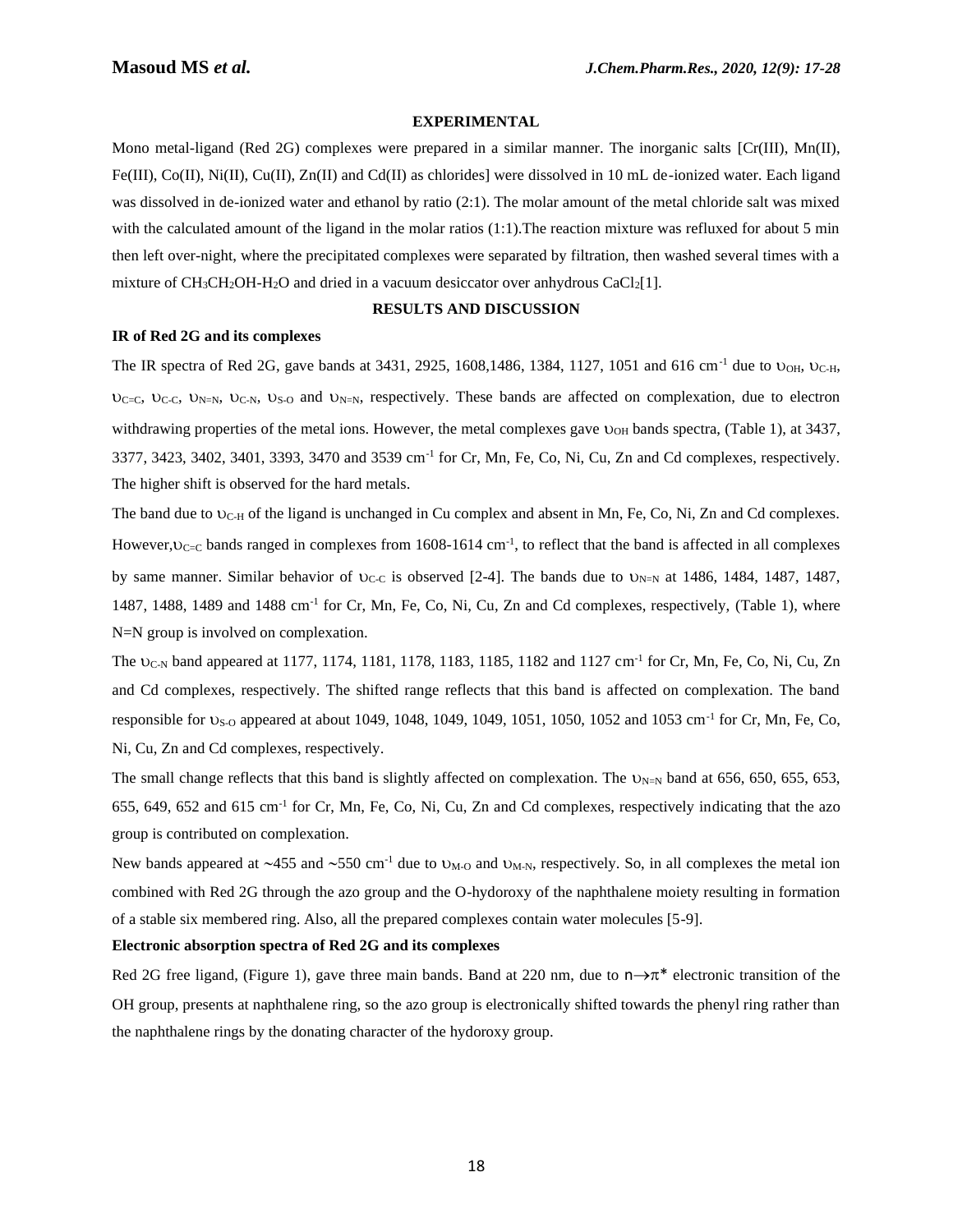|                                           | Infrared spectral bands |        |        |        |        |        |              |                |                          |                   |
|-------------------------------------------|-------------------------|--------|--------|--------|--------|--------|--------------|----------------|--------------------------|-------------------|
| Complexes                                 | UOH                     | $UX-H$ | $UX=X$ | $UX-X$ | $UN=N$ | $UX-N$ | $U\Sigma$ -O | $\delta_{N=N}$ | $UM-O$                   | $UM-N$            |
| Red 2G (HL)                               | 3431                    | 2925   | 1608   | 1535   | 1486   | 1127   | 1051         | 644            | $\overline{\phantom{0}}$ | $\qquad \qquad -$ |
| [CrL $(OH)_2(H_2O)_2$ ]                   | 3437                    | 2925   | 1611   | 1536   | 1446   | 1173   | 1049         | 656            | 523                      | 477               |
| [Mn LOH $(H_2O)_3$ ]                      | 3377                    | 2927   | 1608   | 1536   | 1454   | 1174   | 1048         | 653            | 528                      | 451               |
| [FeL $(OH)_2(H_2O)_2$ ]                   | 3423                    | 2920   | 1608   | 1535   | 1437   | 1181   | 1049         | 655            | 520                      | 480               |
| [Co $LOH(H_2O)_3$ ]                       | 3402                    | 2926   | 1608   | 1537   | 1472   | 1178   | 1049         | 653            | 510                      | 455               |
| [Ni L OH $(H_2O)_3$ ]                     | 3401                    | 2926   | 1607   | 1538   | 1457   | 1183   | 1051         | 655            | 529                      | 453               |
| [Cu L OH(H <sub>2</sub> O) <sub>3</sub> ] | 3393                    | 2925   | 1607   | 1535   | 1461   | 1185   | 1050         | 649            | 500                      | 456               |
| [Zn L OH(H <sub>2</sub> O) <sub>3</sub> ] | 3440                    | 2927   | 1609   | 1535   | 1439   | 1182   | 1052         | 652            | 532                      | 455               |
| [Cd L OH $(H_2O)_3$ ]                     | 3539                    | 2930   | 1614   | 1536   | 1448   | 1172   | 1053         | 615            | 530                      | 455               |

**Table 1. Fundamental infrared spectral bands (cm-1 ) of Red 2G and its complexes.**

The band at 420 nm is due to  $\pi \rightarrow \pi^*$  electronic transition of the azo group, where it may interact with the phenyl or naphthalene moities of the ligand through the electron with drawing character of –SO3H and –NH– groups. Band at 490 nm is due to n  $n \rightarrow \pi^*$  electronic transition.

For Red 2G chromium complex, d<sup>3</sup>, the spectrum gave two peaks at 440 and 560 nm, due to  ${}^4A_2 \rightarrow {}^4T_1$  (F) and  ${}^4A_2\rightarrow {}^4T_2$ , transitions, respectively, indicating octahedral structure [10]. The room temperature magnetic moment value is 3.60 BM indicating the high spin nature, (Figure 2).



#### **Figure 2. Structure of [Cr L (OH)2(H2O)2] and [Fe L (OH)2(H2O)2] complexes.**

For Red 2G manganese complex, [MnLOH (H<sub>2</sub>O)<sub>3</sub>].2H<sub>2</sub>O, gave two bands at 530 and 870 nm. The first band is assigned  ${}^6A_{1g}$  +  ${}^4T_{2g}$  transition and the last band is due to  ${}^6A_{1g}$  +  ${}^4T_{1g}$  transition. Its room temperature  $\mu_{eff}$  value of 3.72 BM typified the existence of  $O<sub>h</sub>$  configuration with sp<sup>3</sup>d<sup>2</sup> hybridization, and bidentate nature of the organic compound and three water molecules in the inner sphere of the complex. The structure of the complex is given in Figure 3.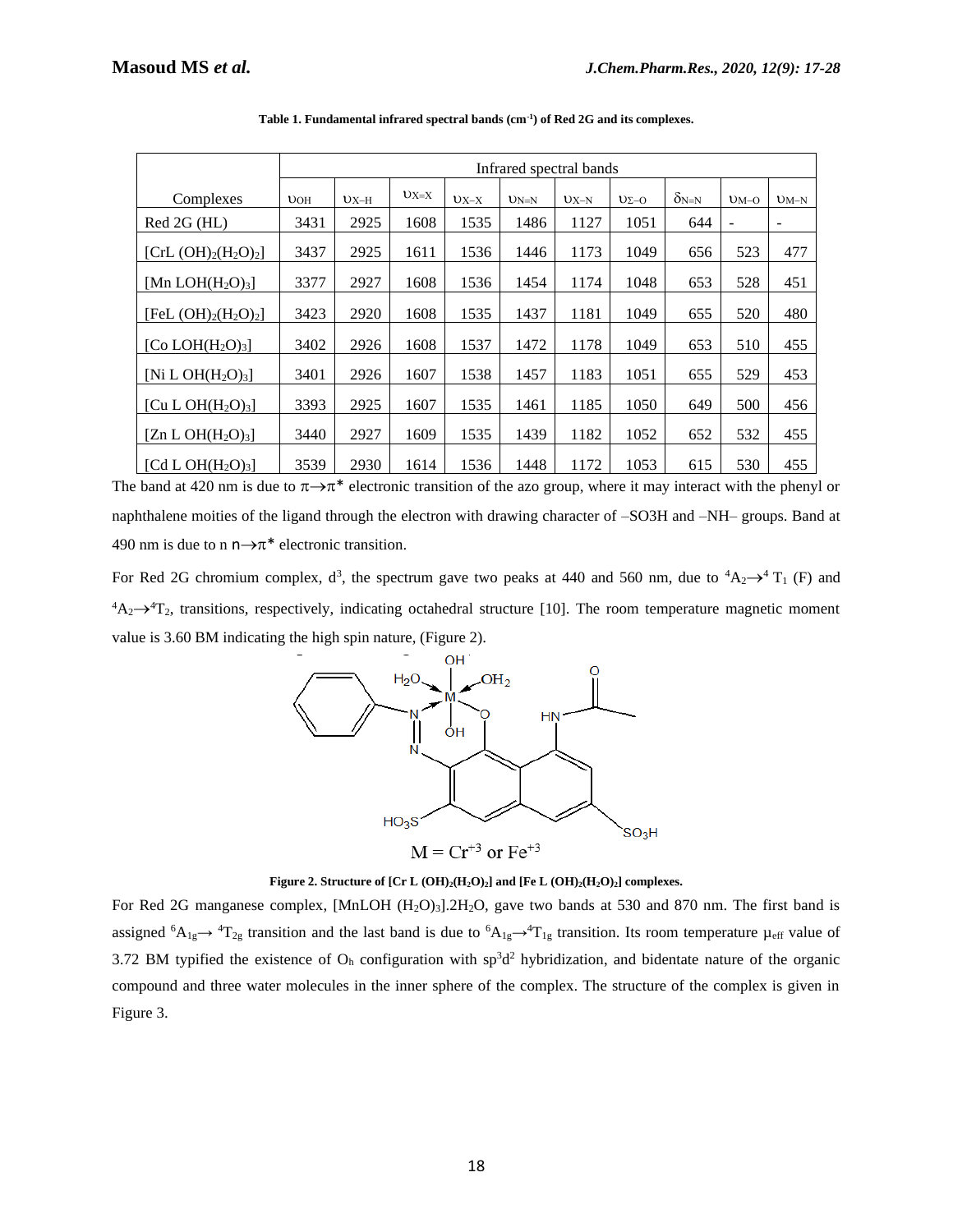

**Figure 3. Structure of Mn+2, Co+2, Ni+2 or Cu+2 complexes of Red2G.**

The electronic absorption spectra of the Red 2G iron-complex, [FeLOH(H<sub>2</sub>O) 3]H<sub>2</sub>O gave bands at 420, 470, 860 nm, These bands are due to CT ( $t_{2g} \to \pi^*$ ) and CT ( $\pi \to e_g$ ). Its room temperature  $\mu_{eff}$  value of 5.40 B.M typified the existence of  $O_h$  configuration in high spin state with sp<sup>3</sup>d<sup>2</sup> hybridization [11], figure 2. However, The Red 2G cobalt [CoLOH(H<sub>2</sub>O)<sub>3</sub>]complex, Figure 3, gave bands at 440 and 500 nm. The first band is of  ${}^4T_{1g}(F) \rightarrow {}^4A_{2g}(P)$  and the second one assigned to  ${}^{4}T_{1g}(F) \rightarrow {}^{4}T_{1g}(P)$  transition, its room temperature magnetic moment value of 5.91 BM typified the existence of the complex in O<sup>h</sup> geometry with high spin nature [12]. However, the Red 2G Nickel [NiLOH(H<sub>2</sub>O)<sub>3</sub>]complex gave three bands at 440, 500 and 660 nm, are due to  ${}^{3}A_{2g} \rightarrow {}^{3}T_{1g}$  (p),  ${}^{3}A_{2g} \rightarrow {}^{3}T_{1g}$  (f) and<sup>3</sup>A<sub>2g</sub> $\rightarrow$ <sup>3</sup>T<sub>2g</sub>, respectively. These bands indicate O<sub>h</sub> structure with high spin nature [13]. The room temperature magnetic moment value is 2.77 BM reflecting the paramagnetic nature of the complex, with hyperdization of  $sp^3d^2$ . The structure of the complex is shown in Figure 3. The electronic absorption spectra of Red 2G copper  $[CuLOH(H<sub>2</sub>O)<sub>3</sub>]$ complex gave bands at 220, 440, 480 and 670 nm, due to d-d transition of a disoriented  $O<sub>h</sub>$  structure [14-16]. The room temperature magnetic moment value is 1.92 BM, confirmed the high spin  $O<sub>h</sub>$  structure, to assign the weak ligand nature of Red 2G. However, the electronic absorption spectra of Red 2G zinc complex gave three bands at 420, 472 and 544 nm, are assigned to charge transfer. Owing to the  $d^{10}$  configuration of Zn (II), the stereochemistry around metal ion in its complex is assumed to have Oh structure (Figure 4).



**Figure 4. Structure of [Zn LOH (H2O)3]and [Cd LOH (H2O)3] complexes.**

However, the cadmium complex gave three bands at 420, 460 and 550 nm, are assigned to charge transfer. The stereochemistry around metal ion in its complex is assumed to have Oh structure.

#### **Electron spin resonance of copper complex**

In this study the room temperature polycrystalline X-band ESR spectral pattern of  $\lbrack Cu L \text{OH } (H_2O)_3 \rbrack$  complex, gave a similar spectral pattern. It is isotropic in nature where  $g_s=1.9339$  with  $A=105 \times 10^{-4}$ cm<sup>-1</sup>). This behavior could be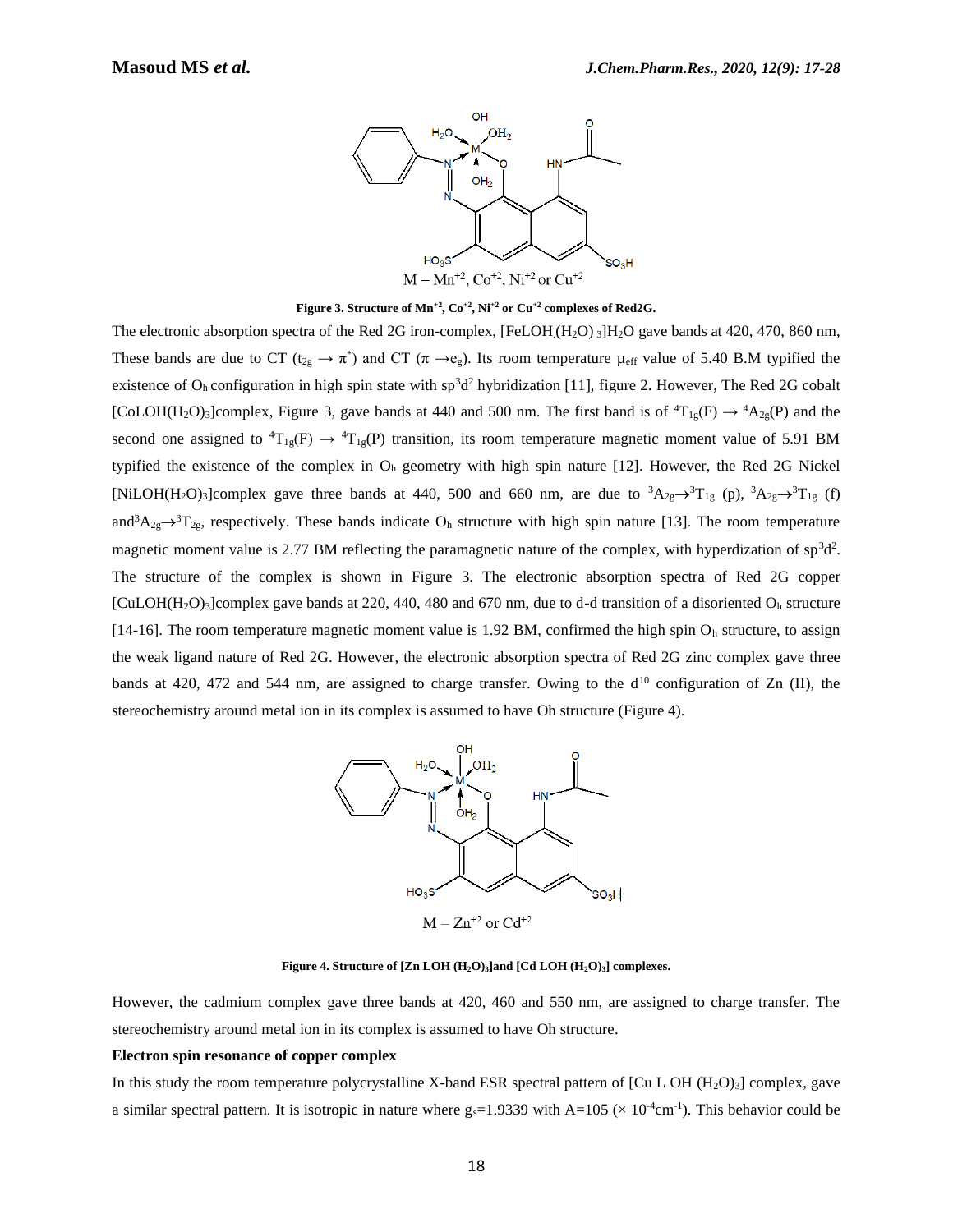explained depending on the donation of the oxygen atoms of the ligand hydroxy and water coordinating groups. Only one nitrogen atom coordinates [17-22].

#### **Thermal analysis of red 2G and its complexes**

Thermal analysis data of red 2G, Figures 1 and 5, gave series of decomposition steps according to weight loss as a function of temperature [23-25]. These steps appeared at  $T_{\text{max}}$  60, 334, 454 and 562°C, with activation energies Ea 53.56, 21.66, 570.37, 374.23 and 105.09 KJ mol<sup>-1</sup>, Figure 6. The first one at T<sub>max</sub>60°C, is due to dehydration of the free ligand with activation energy Ea of 53.56KJ mol<sup>-1</sup>, is exothermic step and considered as first order reaction. The second one at  $T_{\text{max}}163^{\circ}$ C is due to elimination of two SO<sub>3</sub> molecules with low activation energy of 21.66 KJ mol<sup>-1</sup>. This step is the fastest than the others. The reaction is of first order reaction. The third step at  $T_{\text{max}}$ 334°C the highest activation energy of 570.37KJ mol<sup>-1</sup> is due to elimination of CH<sub>3</sub>CONH<sub>2</sub> molecule in a first order reaction. Fourth step at  $T_{\text{max}}$  454°C with activation energy of 374 KJ mol<sup>-1</sup>, is due to cleavage of organic compound in a second order reaction. The last step at  $T_{max}$  562°C, with activation energy 105.09 KJ mol<sup>-1</sup> is due to breakdown of the complex and elimination of  $N_2H_4$  molecule and formation of carbon as a final product. The values of collision numbers, Z, were 46.35, 10.56, 397.96, 339.29 and 85.04 S<sup>-1</sup>, respectively. The values of the decomposed substance fraction,  $\alpha_{\rm m}$ =0.60, 0.63, 0.61, 0.45 and 0.44, respectively. The changes of entropy  $\Delta S^*$  values were -0.11, -0.12, -0.09, -0.09 and -0.11 kJ mol<sup>-1</sup>, respectively. The changes in enthalpy ∆H<sup>#</sup> values were -39.08, -54.99, -58.25, -70.73 and -90.84 kJ mol<sup>-1</sup>. β values were 2.26, 2.03, 2.26, 3.21 and 3.25, respectively, Figure 5.



**Figure 5. Thermal decomposition of Red 2G.**



**Figure 6. DTA and TGA of RED2G**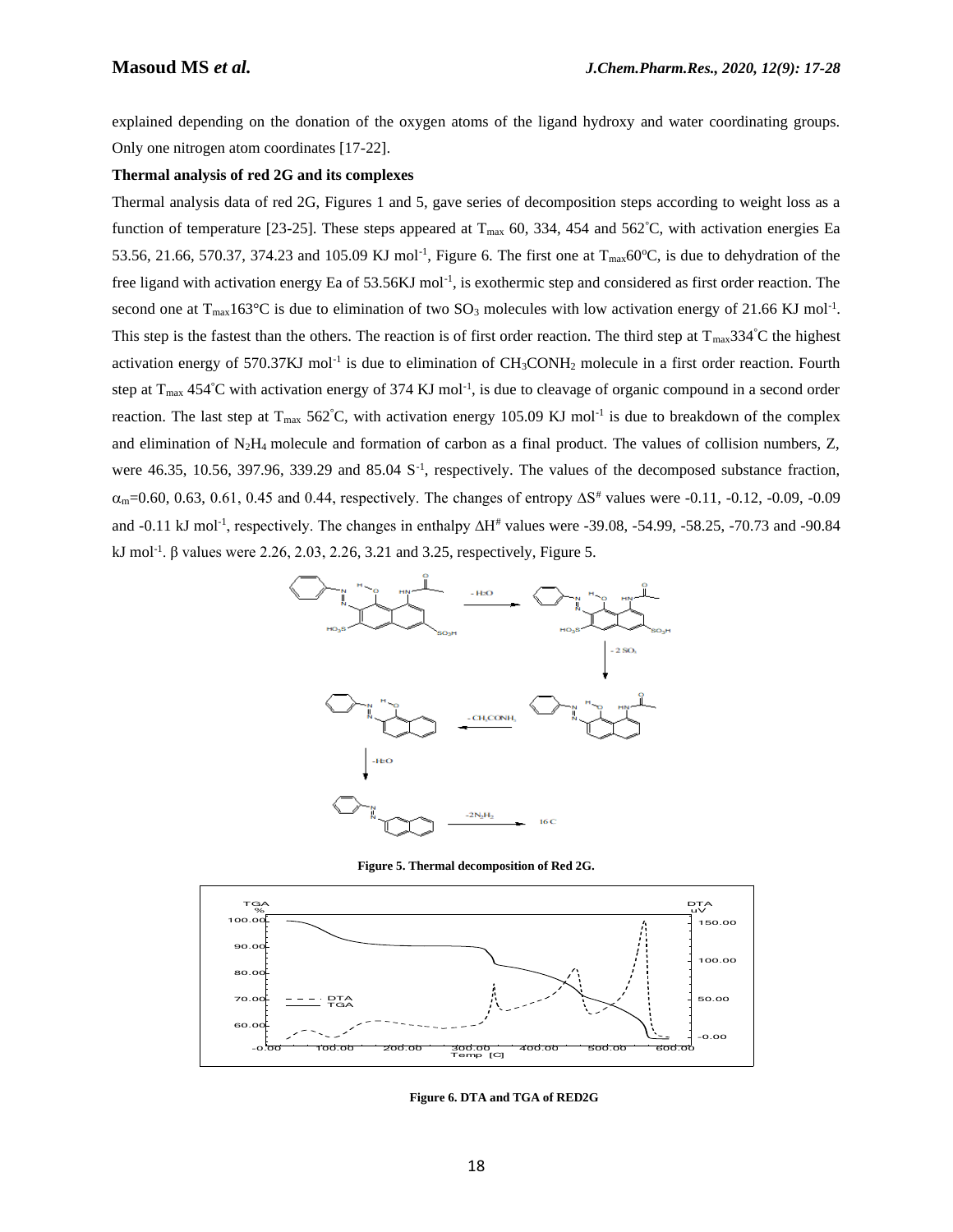The  $[Cr L (OH)<sub>2</sub>(H<sub>2</sub>O)<sub>2</sub>]$  complex, Figures 7 and 8 and, showed four well defined peaks at 40, 153, 314 and 580°C from the DTA data, with activation energies of 63.25, 40.17, 229.02 and 44.08kJmole<sup>-1</sup>. Their orders of reactions were first (n=0.99, 1.59, 1.22 and 0.912), respectively. All peaks are endothermic except the third one is exothermic in nature. However, the TGA data gave four peaks. The first is due to dehydration of  $2H_2O$  and loss of two  $SO_3$ molecules. The second one at  $T_{max}$  153°C is due to loss of CH<sub>3</sub>CONH<sub>2</sub>, it is endothermic step with activation energy 40.17kJmole<sup>-1</sup>, of first order reaction. The third step at T<sub>max</sub> 314°C is due to breakdown of the complex and formation of Cr(OH)<sub>3</sub>. This step is exothermic with high activation energy of 229.02 kJmole<sup>-1</sup>. The increasing of activation energy indicates the low speed of the reaction at temperature range from 200 to 400 $^{\circ}$ C. The fourth at T<sub>max</sub> 580°Cwhich corresponding to decomposition of the complex and elimination of  $N_2H_4$  molecules. Then formation of  $Cr_2O_3$  and 14C as final products. The values of collision numbers, Z, were 33.09, 31.94, 119.99 and 11.31. Also, the values of the decomposed substance fraction,  $\alpha_m$ =0.63, 0.54, 0.59 and 0.64, respectively. The changes of entropy  $\Delta S^*$  values were -0.12, -0.11, -0.10 and -0.12kJ mol<sup>-1</sup>, respectively. The changes in enthalpy  $\Delta H^*$  values were -37.77, -50.44, -61.48 and -103.44 kJ mol<sup>-1</sup>. β values were 1.26, 2.74, 2.36 and 1.80 respectively (Figure 7a).



**Figure 7a. Thermal decomposition of Cr+++and Fe+++Complexes of Red 2G.**



**Figure 7b. Thermal decommission of Mn++, Co++, Ni++, Cu++, Zn++and Cd++Complexes of Red 2G.**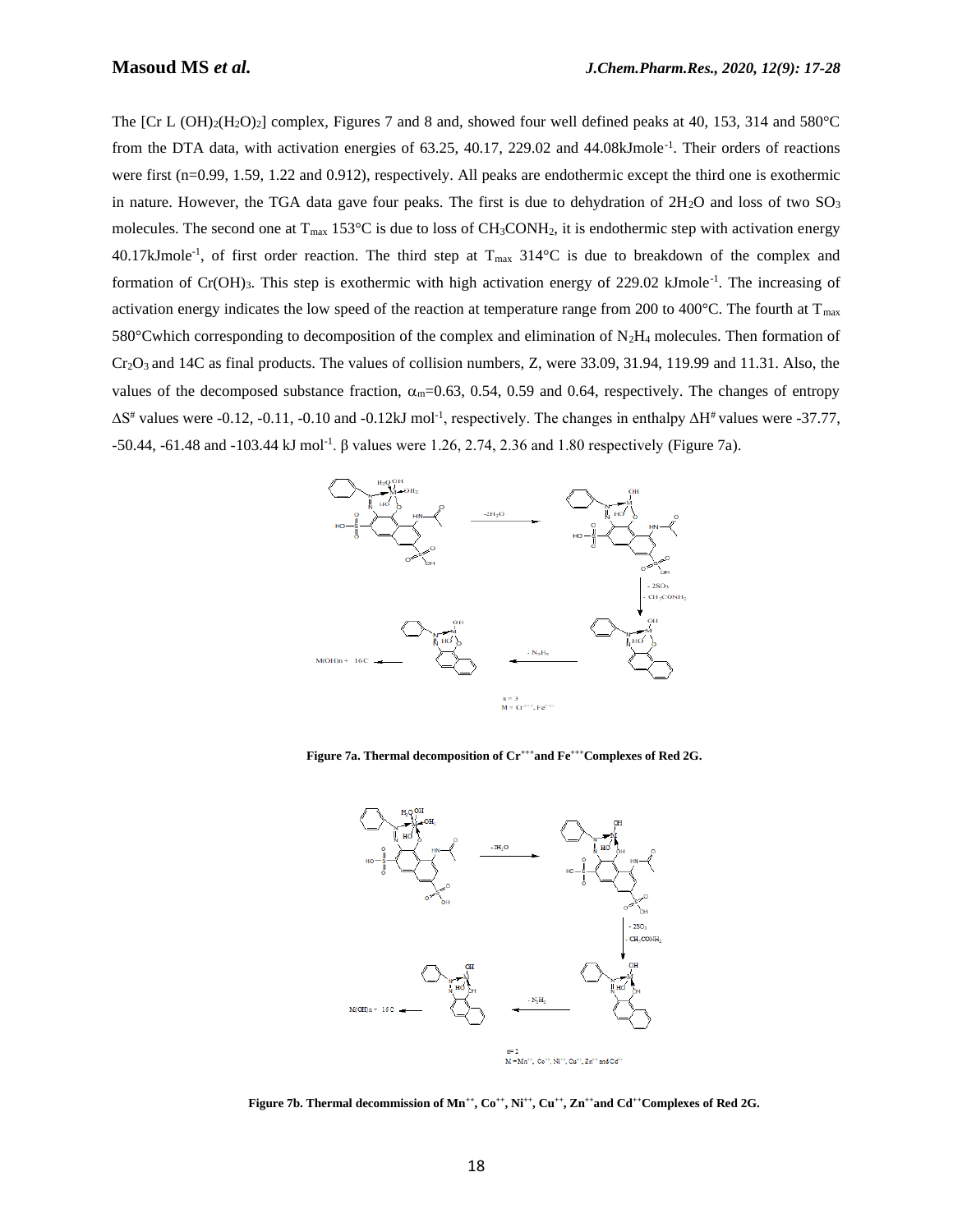

**Figure 8. DTA and TGA of**  $[Cr L (OH)<sub>2</sub>(H<sub>2</sub>O)<sub>2</sub>]$ **.** 

The  $[Mn \text{ LOH}(H_2O)_3]$  complex, Figure 9 and Table 2, showed four decomposition peaks at 62, 188.60, 327and 483°C from the DTA data, with activation energies of 34.58, 67.23, 292.25 and 109.25 KJmole<sup>-1</sup>.All the steps considered as first order reaction except the last one is second order reaction, n=0.80, 0.98, 1.21and 1.93 respectively. All peaks are exothermic except the second one is endothermic in nature. The first peak is due to dehydration of coordinated and non-coordinated H<sub>2</sub>O and loss of SO<sub>3</sub> molecule. The second one at T<sub>max</sub>188.60°C is due to loss of CH<sub>3</sub>CONH<sub>2</sub>, it is endothermic step with activation energy 67.23 kJmole<sup>-1</sup>, and is considered as first order reaction. The third step at  $T_{\text{max}}$  327°C is due to breakdown of the complex and formation of Mn(OH)<sub>2</sub>. This step is exothermic with high activation energy of 292.25kJmole<sup>-1</sup>. The observed increasing of activation energy indicates the low speed of the reaction at temperature range from 160 to 245 °C. The fourth at  $T_{\text{max}}$ 483 °C corresponds to decomposition of the complex and elimination of  $N_2H_4$  molecule, then formation of MnO+14C as final products .The values of collision numbers, Z, were 19.33, 35.64, 151.60 and 52.71, respectively, and the values were  $\alpha_m$ =0.63, 0.63, 0.59 and 0.50, respectively. The changes of entropy  $\Delta S^*$  values were -0.12, -0.11, -0.10 and -0.10kJ mol<sup>-1</sup> respectively. The changes in enthalpy  $\Delta H^*$  values were -41.73, -53.92, -61.56 and -82.76 kJ mol<sup>-1</sup>.  $\beta$ values were 1.50, 1.95, 2.34 and 2.96, respectively. Figure 7b.



**Figure 9. DTA and TGA of [Mn LOH(H2O)3].**

The [Fe  $L^1$  (OH)<sub>2</sub>(H<sub>2</sub>O)<sub>2</sub>] complex, Figure 10, showed four well defined peaks from the DTA data at 160, 295, 375 and 500°C, with activation energies of 16.35, 241.37, 377.81 and 147.16 kJmole-1. Their orders of reactions were first (n=1.27, 1.26, 1.34 and 1.63), respectively. All peaks are exothermic in nature. However, the TGA data gave four peaks. The first is due to dehydration of  $2H_2O$  and loss of two  $SO_3$  molecules. The second one at  $T_{\text{max}}295^{\circ}$ C is due to loss of CH<sub>3</sub>CONH<sub>2</sub>, of endothermic type with activation energy 241.37kJmole<sup>-1</sup>, of first order reaction. The third step at  $T_{\text{max}}$ 375°C is due to breakdown of the complex and formation of Fe(OH)<sub>3</sub>, by exothermic type with high activation energy of 377.81 kJmole<sup>-1</sup>. The observed increasing of activation energy indicates the low speed of the reaction. The fourth step at T<sub>max</sub> 580°C which corresponding to decomposition of the complex and elimination of  $N_2H_2$  molecule, then formation of Fe<sub>2</sub>O<sub>3</sub>+14C as final products. The values of collision number, Z, were 11.13,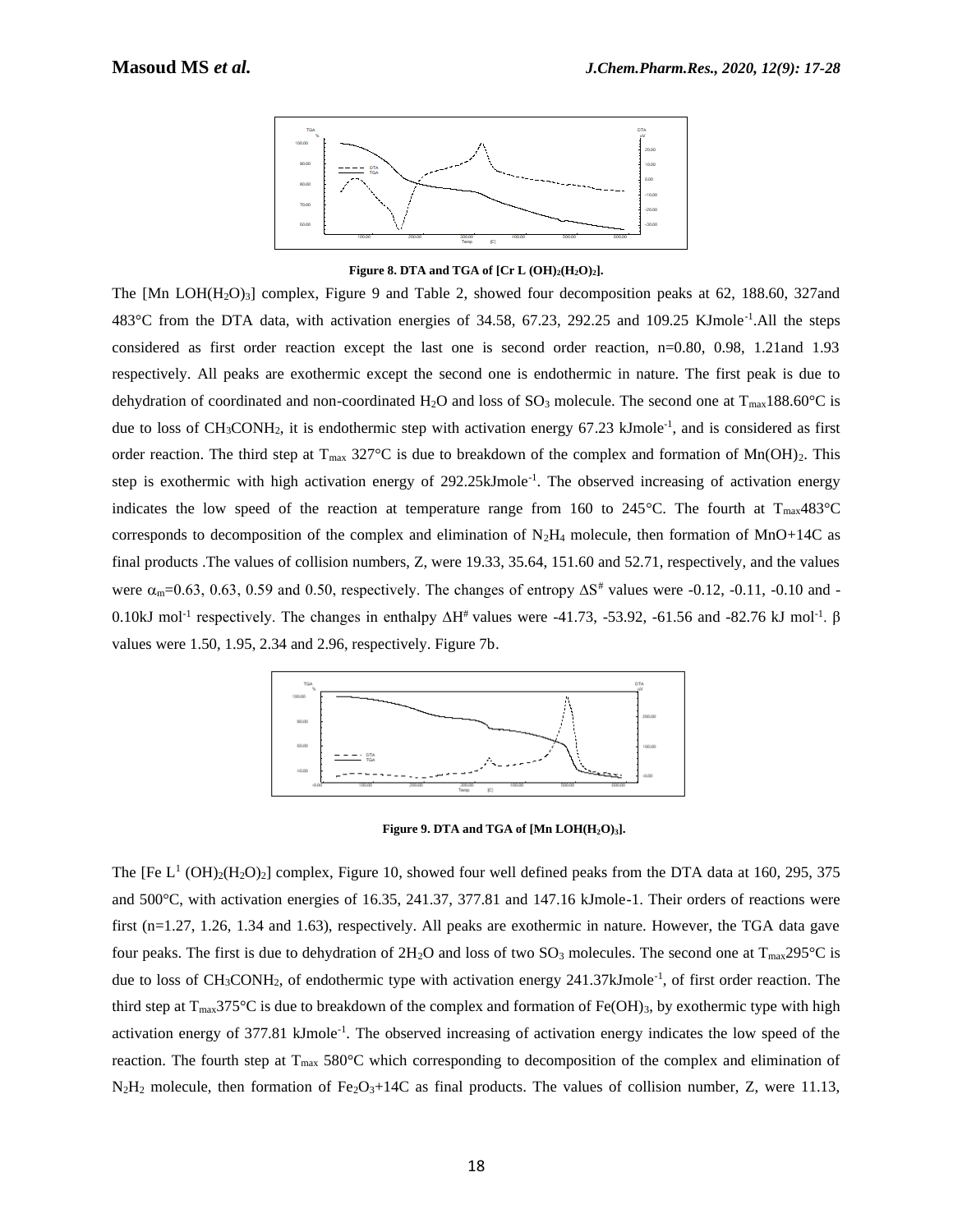134.92, 195.92 and 65.40 S-1, respectively. Also, the values of the decomposed substance fraction were  $\alpha_{\rm m}$ =0.58, 0.58, 0.57 and 0.53, respectively. The changes of entropy  $\Delta S$ # values were -0.12, -0.10, -0.09and -0.10kJ mol<sup>-1</sup>, respectively, and the changes in enthalpy ∆H# values were -55.00, -59.09, -64.69 and -83.09 kJ mol-1 . β values were 2.42, 2.41, 2.50 and 2.77, respectively, the mechanism of decomposition is represented in Figure 7a.



**Figure 10. DTA and TGA of [Fe L<sup>1</sup> (OH)2(H2O)2].**

Similarly the  $[CoLOH(H<sub>2</sub>O)<sub>3</sub>]$  complex, Figure 11 and Table 2, the DTA curve data, gave four decomposition peaks at  $T_{\text{max}}$ 100, 230, 310and 580°C, with activation energies of 42.19, 54.12, 192.56 and 84.97 kJmole<sup>-1</sup>. All the steps are considered of first order reaction except the last one is second order type,  $(n=1.04, 1.15, 0.83$  and 1.99), respectively. All peaks are exothermic. The first peak at  $T_{\text{max}}100^{\circ}\text{C}$  is due to dehydration of coordinated and non-coordinated H<sub>2</sub>O and loss of SO<sub>3</sub> molecule. The second one at  $T_{\text{max}}$ 230°C is due to loss of CH<sub>3</sub>CONH<sub>2</sub>, with activation energy 54.12kJmole<sup>-1</sup>, this step is considered as first order reaction. The third step at  $T_{\text{max}}$  310°C is due to breakdown of the complex and formation of Co(OH)<sub>2</sub>. This step is exothermic type with high activation energy of 192.56kJmole<sup>-1</sup>, the increasing of activation energy indicates the low speed of the reaction. The fourth at T<sub>max</sub>580°C corresponds to decomposition of the complex and elimination of  $N_2H_4$  molecule. Then the final products are CoO and carbon. The values of collision number, Z, were 29.30, 11.81, 67.39 and 36.39 S<sup>-1</sup>, respectively. The values of the decomposed substance fraction were $\alpha_{m}$ =(0.62, 0.60, 0.66 and 0.50), respectively. The entropy changes,  $\Delta S^*$ , values were -0.12, -0.12, -0.10 and -0.11kJ mol<sup>-1</sup>, respectively. The changes in enthalpy ∆H<sup>#</sup> values were -44.84, -3.02, -63.87 and -95.15 kJ mol<sup>-1</sup>. β values were 2.07, 0.89, 1.59 and 2.57, respectively, Table 2, and the mechanism of decomposition is represented in Figure 7b.



**Figure 11. DTA and TGA of [Co LOH(H2O)3].**

However the [Ni LOH(H<sub>2</sub>O)<sub>3</sub>] complex, Figure 12 and Table 2, showed four decomposition peaks at 70, 176, 331 and  $600^{\circ}$ C from the DTA data, with an activation energies of 23.07, 114.49, 119.64 and 89.46 KJmole<sup>-1</sup>, respectively. All the steps considered of first order reaction were n=0.87, 1.27, 1.62 and 1.40, respectively. All peaks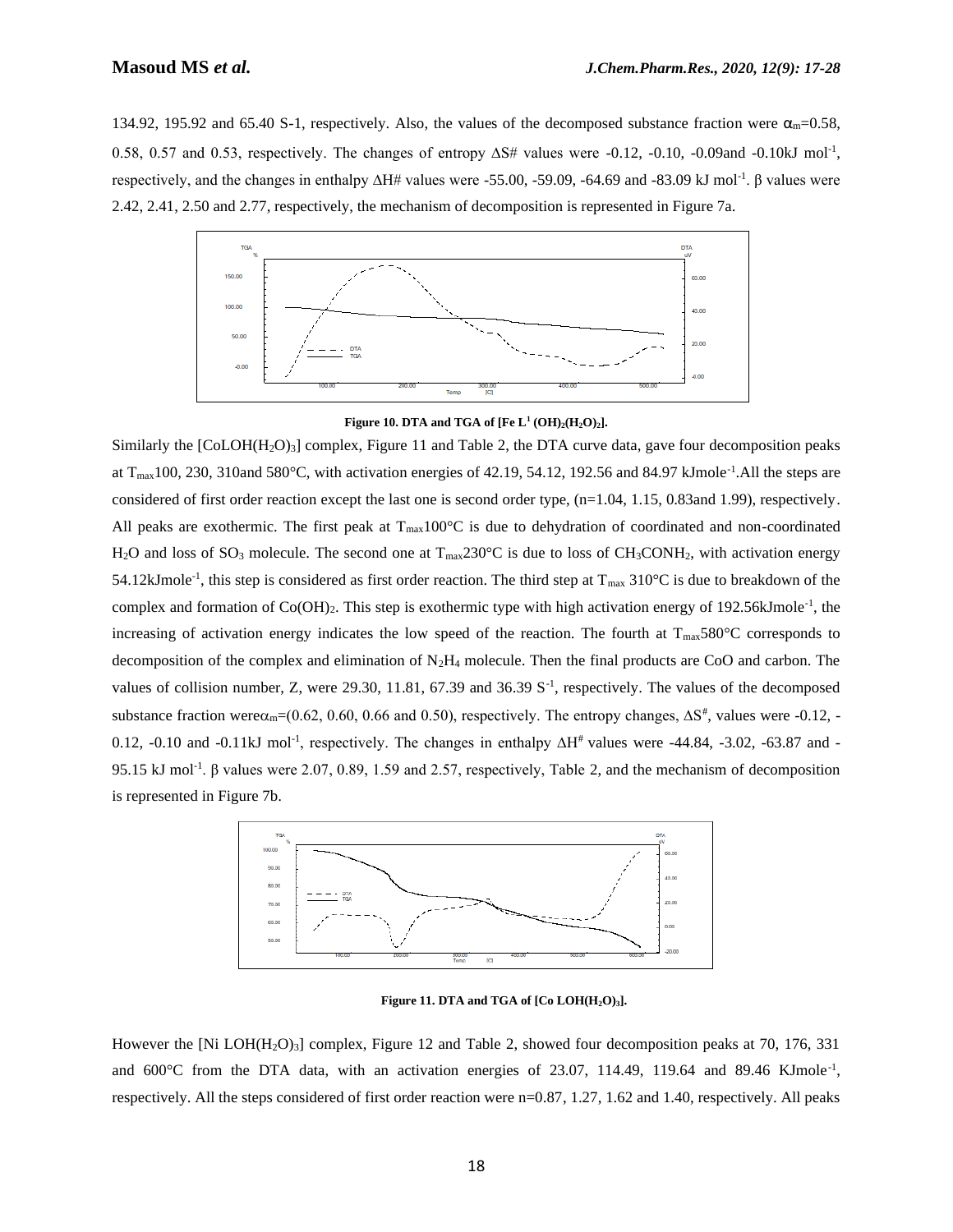are exothermic except the second one is endothermic in nature. The first peak at 70°C is due to dehydration of coordinated and non-coordinated H<sub>2</sub>O molecule. The second one at  $T_{\text{max}}$  176°C is due to loss of CH<sub>3</sub>CONH<sub>2</sub> and SO<sub>3</sub>, of endothermic type with activation energy 114.49KJmole<sup>-1</sup>. This step is considered of first order reaction. The third one at  $T_{\text{max}}$  331°C is due to breakdown of the complex and formation of Ni(OH)<sub>2</sub>. This step is exothermic with activation energy of 119.64kJmole<sup>-1</sup>. The fourth one appeared at  $T_{\text{max}}$ 600°C which corresponding to decomposition and elimination of  $N_2H_4$  molecule, then formation of NiO and C as final products.

The values of collision number, Z, were (14.09, 79.63, 68.53 and 32.14), respectively. Also, the values of the decomposed substance fraction,  $\alpha_m$ =0.65, 0.58, 0.54 and 0.56, respectively. The changes of entropy  $\Delta S^*$  values were -0.12, -0.11, -0.10 and -0.11kJ mol<sup>-1</sup>, respectively. The changes in enthalpy ∆H<sup>#</sup> values were -43.56, -49.56, -65.93 and -98.11 kJ mol<sup>-1</sup>.  $\beta$  values were 1.70, 2.42, 2.76 and 2.57, respectively, Figure 7b.



**Figure 12. DTA and TGA of [Ni LOH(H2O)3].**

However the  $\text{[Cu LOH(H<sub>2</sub>O)<sub>3</sub>}$  complex, Figure 13 and Table 2, showed four decomposition peaks at 127, 261, 327 and 513°C, with activation energies 19.84, 145.33, 117.15 and 56.70 KJmole<sup>-1</sup>, all the steps considered of first order reaction (n=1.33, 1.36, 1.15 and 1.78), respectively. All peaks are exothermic except the first one is endothermic in nature.

The first is due to dehydration of coordinated and non-coordinated H<sub>2</sub>O and loss of  $SO_3$  molecule with activation energy of 19.84 KJmol<sup>-1</sup>. The second one at  $T_{max}261^{\circ}C$  is due to loss of  $CH_3CONH_2$  and  $SO_3$ , it is exothermic step with activation energy 145.33kJmole<sup>-1</sup>. The third step at  $T_{\text{max}}$  327°C is due to breakdown of the complex and formation of Cu(OH)<sub>2</sub>, This step is exothermic with high activation energy of 117.15KJmole<sup>-1</sup>, the observed increasing of activation energy indicates the low speed of the reaction. The fourth at T<sub>max</sub>513°C corresponds to decomposition of the complex and elimination of  $N_2H_4$  and  $H_2O$  molecules. Then the reaction is ended by formation of CuO+14C as final products.

The values of collision numbers, Z, were 15.12, 88.03, 55.21 and 25.23, respectively. Also, the values of the decomposed substance fraction were $\alpha_m$ =0.57, 0.57, 0.60 and 0.52 S<sup>-1</sup>, respectively. The changes of entropy  $\Delta S^*$ values were -0.12, -0.10, -0.11 and -0.11kJ mol<sup>-1</sup>, respectively. The changes in enthalpy  $\Delta H^*$  values were -42.43, -54.31, -57.76 and -88.76 kJ mol<sup>-1</sup>.  $\beta$  values were 2.27, 1.97, 2.41 and 1.39 respectively. The mechanism of decomposition is represented in Figure 7b.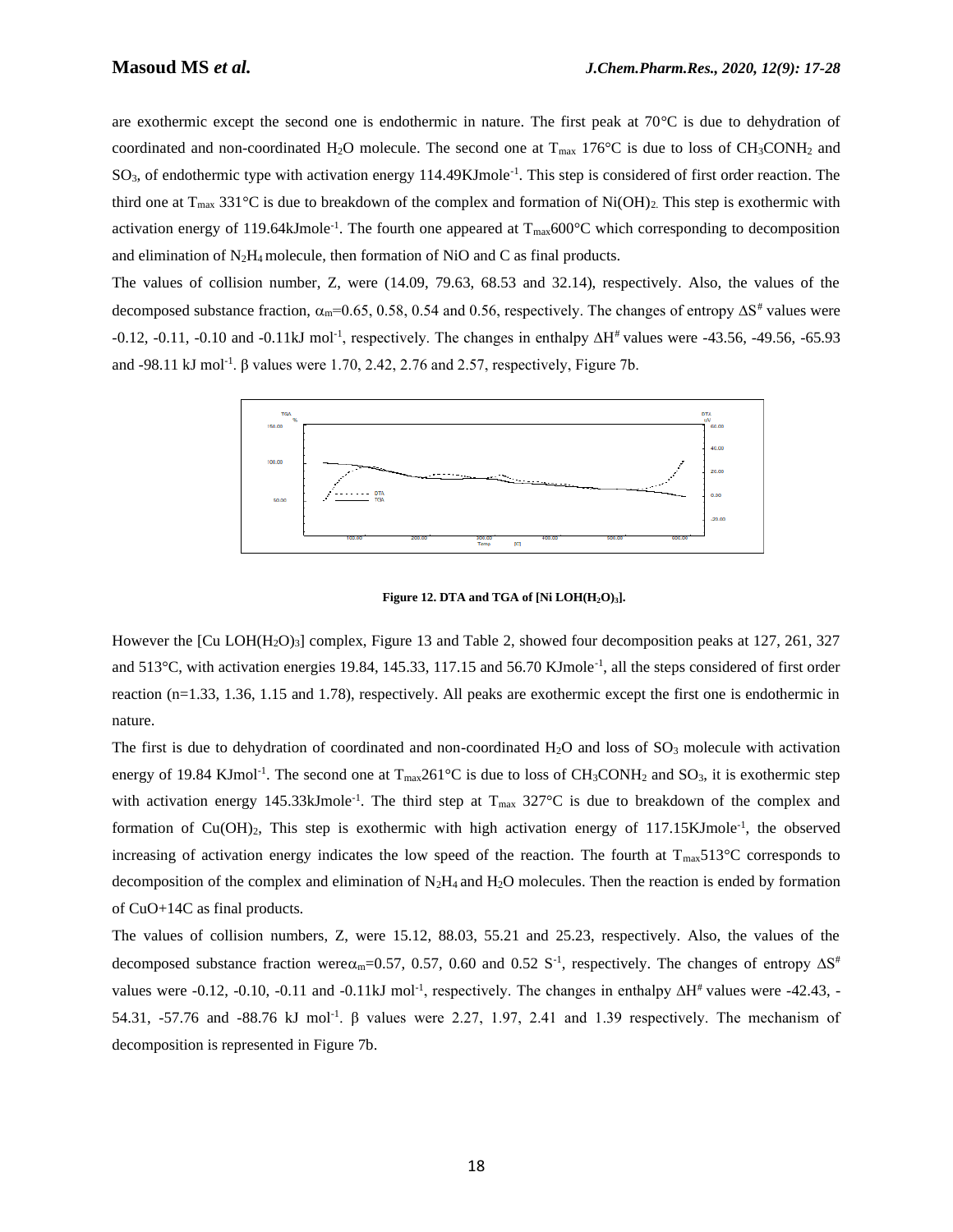

**Figure 13. DTA and TGA of**  $\left[$  **Cu LOH** $\left(H_2O\right)_3\right]$ **.** 

The DTA of  $[Zn \text{ LOH}(H_2O)_3]$  complex, Figure 14 and Table2, showed four decomposition peaks at 62, 163, 290 and  $467^{\circ}$ C with activation energies of 18.05, 26.77, 284.60 and 66.63 KJmole<sup>-1</sup>. All the steps considered as first order reaction, n=1.16, 0.99, 1.26 and 0.99 respectively. All peaks are exothermic in nature. The first peak is due to dehydration of coordinated and non-coordinated H<sub>2</sub>O molecules. The second one at T<sub>max</sub> 163<sup>o</sup>C is due to loss of  $CH_3CONH_2$ and  $SO_3$  molecules, with an activation energy 26.77kJmole<sup>-1</sup>. The third step at  $T_{\text{max}}$  290°C is due to breakdown of the complex and formation of  $Zn(OH)_2$ , This step is exothermic with high activation energy of 284.60 kJmole<sup>-1</sup>, the increasing of activation energy indicates the slow rate of the reaction. The fourth at  $T_{\text{max}}$  467°C corresponds to decomposition and elimination of  $N_2H_4$  and  $H_2O$  molecules. Then formation of  $ZnO+14C$  as final products. The values of collision numbers, Z, were 15.03, 14.87, 163.41 and 15.27  $S<sup>-1</sup>$ , respectively. Also, the values of the decomposed substance fraction were  $\alpha_{m}=0.60, 0.63, 0.58$  and 0.63, respectively. The changes of entropy  $\Delta S^*$ values were -0.12, -0.12, -0.10 and -0.11kJ mol<sup>-1</sup>, respectively. The changes in enthalpy  $\Delta H^*$  values were -42.43, -4.31, -57.71 and -88.76 kJ mol<sup>-1</sup>. β values were 2.27, 1.97, 2.41 and 1.39, respectively. The mechanism of decomposition is represented in Figure 7b.



**Figure 14. DTA and TGA of**  $[Zn \text{ LOH}(H_2O)_3]$ **.** 

For the  $[Cd$  LOH $(H_2O)_3]$  complex, Figure 15 and Table 2,DTA showed four decomposition peaks at 159, 322, 441 and 507°C, with activation energies of 14.26, 265.31, 533.29 and 159.30 KJmole<sup>-1</sup>. All the steps considered of first order type (n=1.29, 0.76, 1.26and 1.03), respectively. All peaks are exothermic in nature. The first peak is due to dehydration of coordinated and non-coordinated H<sub>2</sub>O and loss of SO<sub>3</sub> molecule. The second one at T<sub>max</sub>322<sup>o</sup>C is due to loss of  $CH_3CONH_2$ , and of exothermic type with activation energy  $265.31$ KJmole<sup>-1</sup>, this step is low speed because of it required high activation energy. The third step at  $T_{\text{max}}441^{\circ}\text{C}$  is due to breakdown of the complex and formation of Cd(OH)<sub>2</sub>. This step is exothermic with high activation energy of 533.29KJmole<sup>-1</sup>. Fourth at T<sub>max</sub>507°C is corresponding to decomposition and elimination of two  $N_2H_4$ and  $H_2O$  molecules, then, formation of CdO+14C as final products. The values of collision numbers, Z, were 8.32, 97.20, 390.28 and 83.56 S<sup>-1</sup>, respectively. Also, the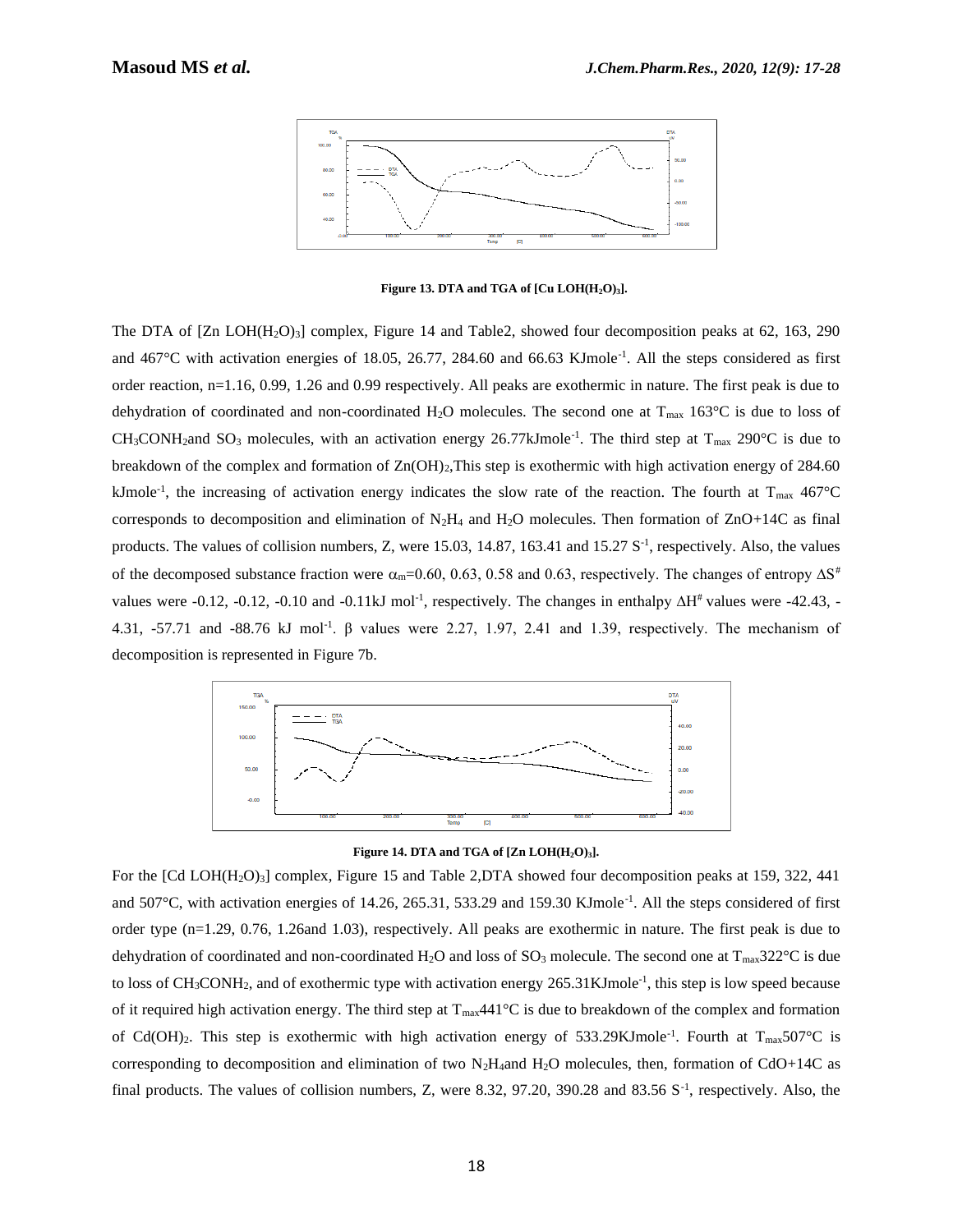values of the decomposed substance fraction were  $\alpha_m$ =0.58, 0.68, 0.58 and 0.62, respectively. The changes of entropy ∆S<sup>#</sup> values were -0.12, -0.10, -0.09and -0.10kJ mol<sup>-1</sup>, respectively. The changes in enthalpy ∆H<sup>#</sup> values were -55.34, -64.07, -68.63 and -84.97 kJ mol-1 . β values were 2.44, 1.36, 2.41 and 2.05, respectively, Figure 7b.



**Figure 15. DTA and TGA of [Cd L<sup>1</sup>OH(H2O)3].**

## **Biological activity**

Red 2G and its complexes showed activity to microorganisms in different ranges of cleration zones in neutrant agar media. The [Cr L(OH)2(H2O)2] complex showed positive antibacterial action to Gram positive *Streptococcus* pyogenes with inhibition zone++, while *Staphylococcus Epidermidis*, Gram negative *E. coli and K. pneumonia* resist antimicrobial action [26-28]. The [Mn LOH(H<sub>2</sub>O)<sub>3</sub>] complex gave antibacterial activity to *Staphylococcus Epidermidis with inhibition zone++, where Streptococcus* pyogenes and Gram negative bacteria resist its biological activity. The [Fe L(OH)2(H2O)2] complex showed biological activity to Gram positive *Streptococcus* pyogenes only with inhibition zone++. The  $[Co LOH(H<sub>2</sub>O)<sub>3</sub>]$  complex showed negative biological activity to *E. coliand K. pneumonia* and positive antimicrobial action to Gram positive *Streptococcus* pyogenes and *Staphylococcus Epidermidis* with inhibition zone+++and++, respectively.

|                          | <b>Antibacterial activity</b> |                          |                          |                          |  |  |  |  |
|--------------------------|-------------------------------|--------------------------|--------------------------|--------------------------|--|--|--|--|
| Compound                 | K. pneumoniae                 | E. coli                  | S. pyogenes              | <b>Staph Epidermidis</b> |  |  |  |  |
| <b>DMSO</b>              |                               |                          | $^{+}$                   | $^{+}$                   |  |  |  |  |
| Red 2G (HL)              | -                             | $\overline{\phantom{a}}$ | -                        | $^{+}$                   |  |  |  |  |
| [ $Cr L(OH)2(H2O)2$ ]    |                               |                          | $++$                     | $\overline{\phantom{a}}$ |  |  |  |  |
| [Mn LOH $(H_2O)_3$ ]     |                               | -                        | -                        | $++$                     |  |  |  |  |
| [Fe L $(OH)_2(H_2O)_2$ ] | $\qquad \qquad -$             | $\overline{\phantom{a}}$ | $++$                     | $\overline{\phantom{a}}$ |  |  |  |  |
| [Co $LOH(H_2O)_3$ ]      |                               |                          | $+++$                    | $++$                     |  |  |  |  |
| [Ni L OH $(H_2O)_3$ ]    | $\overline{\phantom{0}}$      | -                        | $^{+}$                   | $^{+}$                   |  |  |  |  |
| [Cu L OH $(H_2O)_3$ ]    |                               | -                        | $\overline{\phantom{a}}$ | $^{+}$                   |  |  |  |  |
| [Zn L OH $(H_2O)_3$ ]    |                               |                          | $++$                     | $++$                     |  |  |  |  |

**Table 2. Antibacterial activity of Red2G and its complexes against some strains expressed in absolute activity.**

### **CONCLUSION**

The  $[Ni L OH(H<sub>2</sub>O)<sub>3</sub>]$  showed antimicrobial activity in the same range of the solvent, its inhibition zones are 10 and 8 reflect its weak biological activity to screened microorganisms. The  $\lbrack Cu L \text{ OH}(H_2O)_3 \rbrack$  gave weak antimicrobial activity to *Staphylococcus epidermidis* with inhibition zone+, while it showed no biological activity with the other